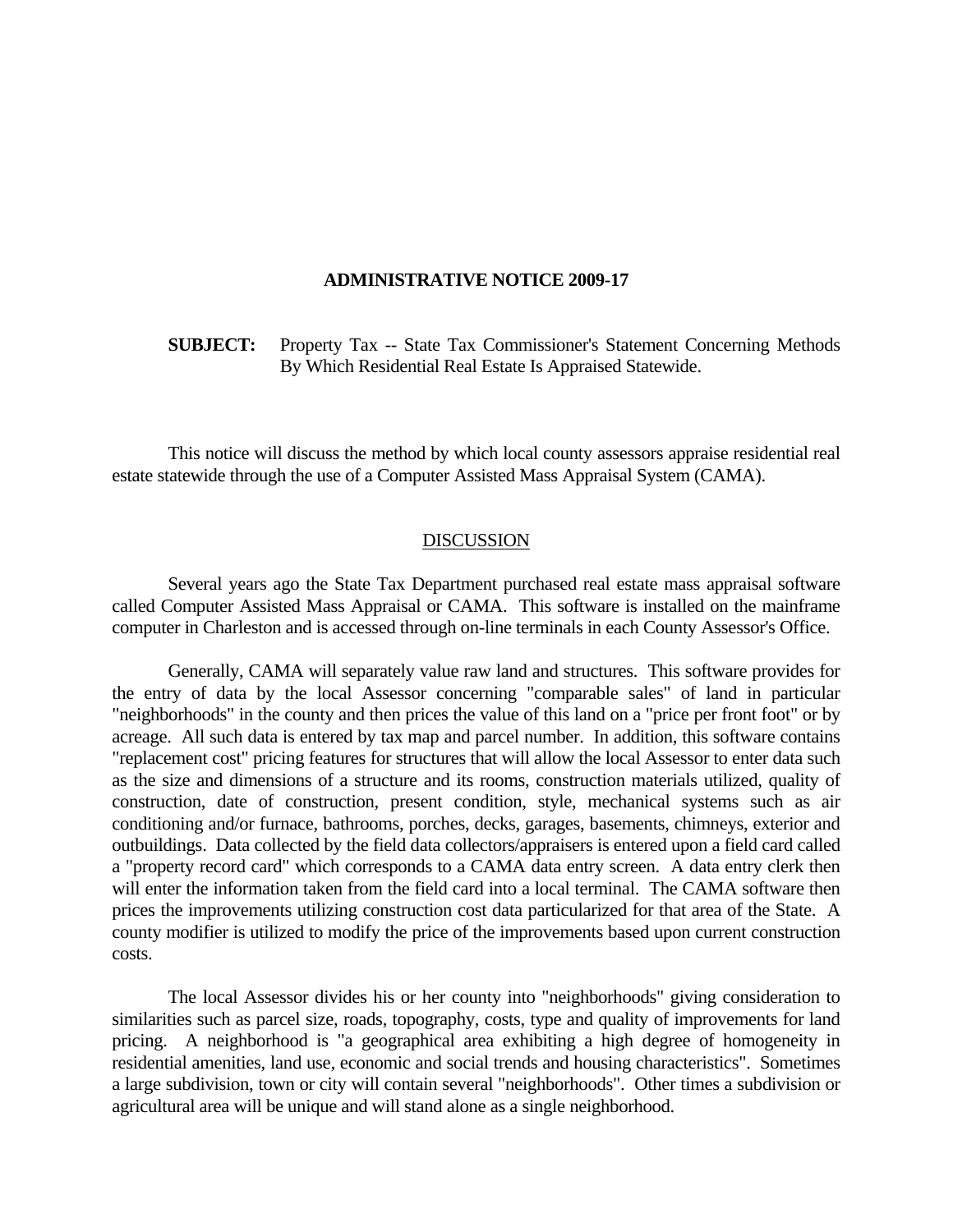## **Administrative Notice 2009-17 Page 2**

 The County Clerk prepares a "Certificate of Transfer" which will state change of ownership, legal description and whether the transfer is deed stamp exempt or not and whether consideration was paid. The County Clerk provides these "Certificates of Transfer" to the Assessor.

 The Assessor will receive a copy of the "Certificate of Transfer" for each such conveyance. The Assessor, by tax map and parcel number, will enter into the computer these "transfers" indicating the "consideration" paid for a particular parcel but also indicating by "validity code" whether the sale is a "valid sale", "involved additional parcels", "not open market", "changed after sale", "related person", "forced sale", "land contract", "construction costs" or "included personal property".

 Based upon the "transfer" values, that are identified by the Assessor as being valid armslength sales as defined by State law, the Assessor will generate a "price per front foot" for smaller parcels or a monetary per acre value for larger parcels in each neighborhood. Again all data is entered by tax map and parcel number. In those "neighborhoods" where there have been insufficient numbers of "transfers" of unimproved land to generate a "price per front foot" or a monetary per acre value, the Assessor will take a valid "transfer" price for an improved parcel, value the improvements and subtract the price of the improvements to arrive at a value for the land. This method, commonly referred to as a "land residual method", will then generate a "price per front foot" or a per acre value for the raw land in that neighborhood. Each parcel is physically reviewed and adjustments applied to reflect individual variations with each neighborhood.

 Mapping is crucial to any mass appraisal. The county tax maps have been generated over the years utilizing recorded plats, recorded descriptions and aerial photography. Tax map and parcel numbers are assigned to each parcel in the county. Based upon lot measurement or acreage derived by mapping, lot dimensions or acreage is entered into the CAMA system by tax map and parcel number for each lot or parcel. The "price per front foot" or acreage value for the neighborhood is then applied to each lot or parcel in the neighborhood, as the case may be, to arrive at an appraised value for the land. This appraised value will reflect market value for the subject land.

 Field data collection is the key to "pricing" an improvement. The field data collector or appraiser will visit the structure. He will note on the "property record card" the type of structure, the exterior walls, the style of the structure, the age of the structure, the living accommodations to include total number of rooms, bedrooms, family rooms, plumbing, basement, heating, attic, physical condition, other features such as recreation room area, finished basement living area, basement garage, unfinished area, grade factor, cost and design factor and CDU (condition, desirability and utility factor). The field data collector or appraiser will measure the structure and other structures on the lot or parcel and note on the "property record card" the dimensions of each structure and will draw a ground floor sketch of the dwelling or main structure and additions. Finally, the field data collector or appraiser will visit the "other buildings and yard improvements" and note on the "property record card" the "type code", "quantity", "year", "size", "grade", and "condition" of the other improvements. The data entered on the "property record card" is then entered into the CAMA system by the data entry clerk and the CAMA system then generates the depreciated replacement cost value, which is market value of the improvements.